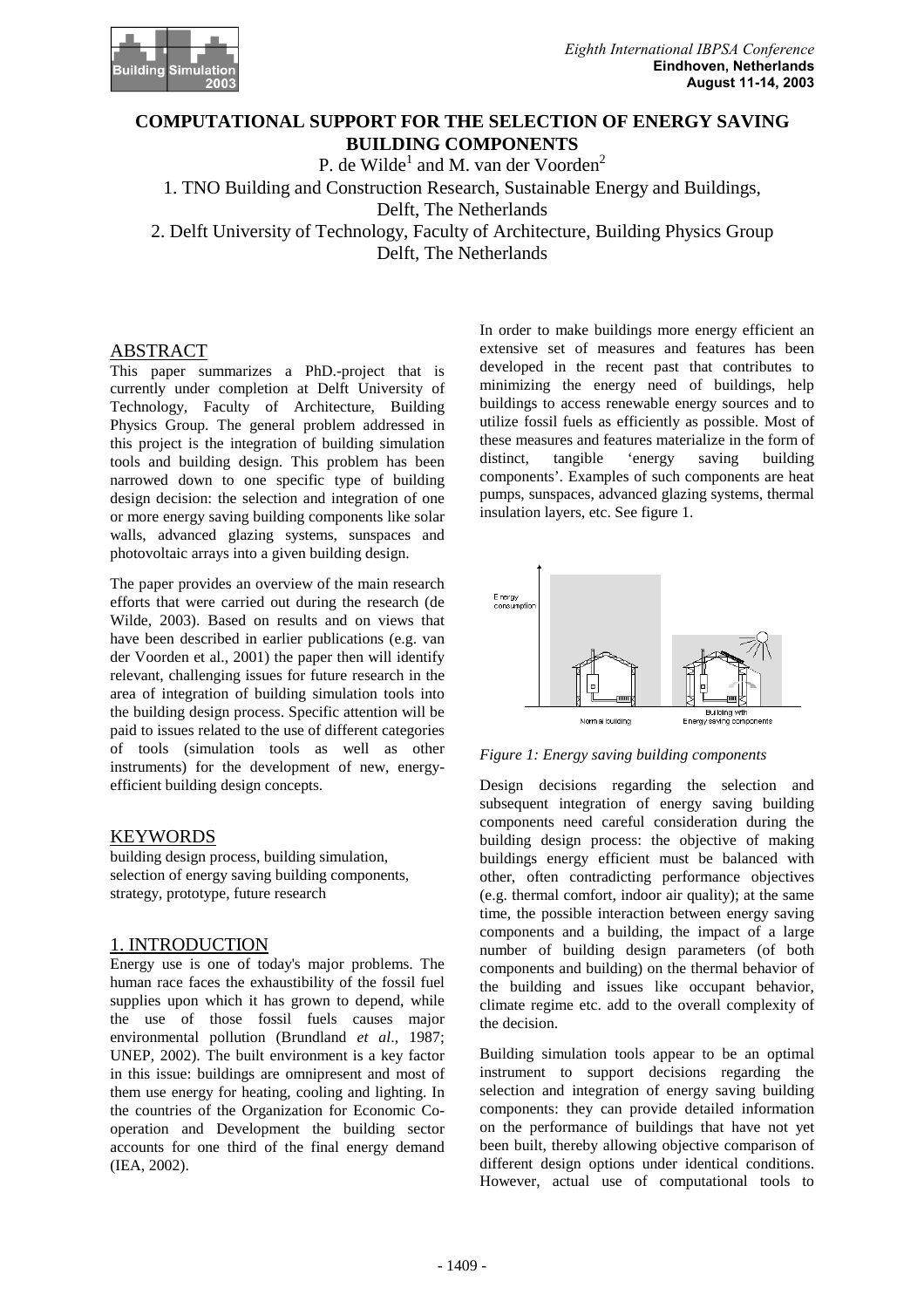provide information to support building design decisions (like for instance the selection of energy saving building components) does not live up to this expectation (e.g. Crawley and Lawrie, 1997; Hand, 1998; Augenbroe, 2001; Clarke, 2001).

Therefore, the central goal of the PhD-project is the *development of a strategy to provide computational support during the building design process for rational design decisions regarding the selection of energy saving building components*. This strategy is to be substantiated by development of a prototype (which can be a new type of tool or tool environment) that demonstrates the feasibility of the strategy (de Wilde *et al.*, 1998).

A literature survey (de Wilde, 1998) of previous efforts in the field of integration of building design and building simulation shows that new, innovative technologies are employed in buildings on which no (or only little) experience is available. It also points out that buildings have to meet increasingly stringent quality demands, which are more and more formulated as quantifiable performance requirements (for instance in performance-based building codes). In order to guarantee that buildings indeed meet these demands, an increased use of computational tools is required to enable performance-based building design decision-making.

Regarding earlier efforts to integrate building simulation into and building design a large number of tool-related integration efforts has been identified; the tools resulting from these efforts can be divided in tools for designers (to be used by building designers only) and tools for design teams with experts (tools that are assuming use by simulation experts). Also a small number of tool-independent integration efforts has been identified, focusing on having the simulation expert be part of the design team.

The earlier integration efforts have identified a number of plausible barriers to the integration of building simulation in building design:

- unavailability of appropriate computational tools or models;
- lack of trust in computational results, possibly in connection with lack of usefulness and clarity of these results in a design context;
- high level of expertise needed to fully utilize building simulation tools;
- costs (time and money) connected with building simulation efforts;
- problems related to data exchange between 'design' and 'simulation'.

The review observes that development of new building energy simulation tools shows a continuous increase of capabilities and complexity. This trend seems to increase the barriers to integration of building design and building simulation even further.

Efforts on integration continue. The following approaches capture the most important ongoing attempts:

- automated data transfer, which aims at the development of a shared building model (product model) which can be accessed by different design, modeling and analysis tools, resulting in interoperability of these tools.
- consultant taking care of integration, an approach that brings the simulation experts and their tools into the design team and has these experts ensure that sufficient interaction between designers and simulationist takes place;
- re-development of simulation tools to circumvent the problem, where interoperability is re-defined from a functional and behavioral viewpoint;
- minimalistic data-transfer through processcontext sensitive, light-weight interfaces.
- For a graphical depiction of these four integration approaches, see figure 2.

However, these state-of-the-art approaches towards integration are all based on a technology-push approach; none of them seems to address the whole set of barriers to integration of building design and building simulation as identified from earlier efforts.



*Figure 2: schematic idea of integration approaches* 

The literature survey concludes that many of the earlier integration efforts are biased by their up-front commitment to the development of a specific tool, limiting their contribution to the whole field. In a related issue, the earlier efforts also lack a hard analysis of the role of existing tools in current practice. It is also concluded that there are no unbiased studies available that describe how the selection of energy saving building components takes place in current building projects, and how building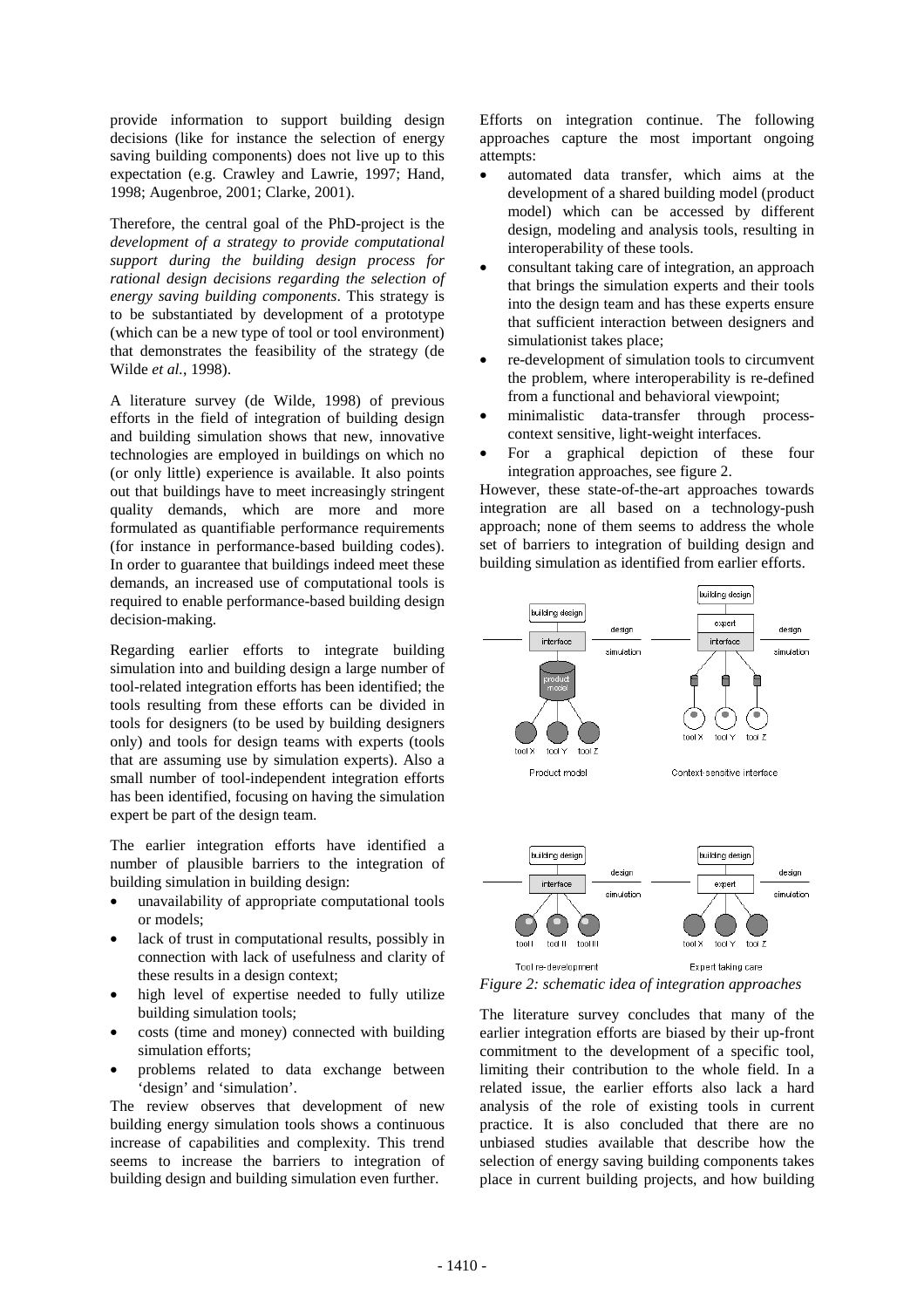simulation tools are used to support this selection. Neither is there any quantitative information on the uptake of building simulation tools in current design practice.

# 2. ANALYSIS OF ENERGY EFFICIENT BUILDING DESIGN PROJECTS

In order to assess the current situation regarding the selection of energy saving building components and the role of computational tools in supporting this selection, a number of real, prestigious contemporary building projects in the Netherlands has been analyzed. Through case-studies the building design process of three recently completed building projects have been analyzed, providing in-depth information on the selection of energy saving building components and on the role of computational tools in the design processes of these projects. The casestudies were followed by a survey, in order to verify the validity of the results of the cases for a larger sample (de Wilde *et al.*, 1999a, de Wilde *et al.*, 1999b, de Wilde *et al.*, 2001a)

For the case-studies the design processes of the following office buildings in the Netherlands have been analyzed: Rijnland Office (Leiden), ECN Building 42 (Petten) and Dynamic Office (Haarlem; see figure 3).



*Figure 3: Photo of the Dynamic Office (courtesy of Uytenhaak Architects, Amsterdam, the Netherlands)* 

Each case has been analyzed using an approach consisting of:

- 1. data gathering (collection of information through literature review and by means of dedicated interviews with the architect and consultant involved in the design project);
- 2. process modeling (analyzing the data gathered in step 1 and representing this information by means of IDEF-0 process models (Knowledge Based Systems Inc., 2002); to convey the idea of these diagrams see figure 4 (this is only one part of an IDEF-0 process model, at low magnification)

3. feedback interaction (reviewing the process models with the interviewees).

The results of the case-studies indicate that:

- Selection of most energy saving building components takes place during conceptual design.
- Selection of energy saving building components takes place based on use of these components by architects or consultants in earlier projects, or based on the use of these components in reference projects.
- There is virtually no selection of energy saving building components based on an equivalent comparison of the performance of several design variants.
- Building simulation tools are used after the phase of conceptual design has been finished.
- Building simulation tools are used to verify expectations about energy use or to optimize selected components; these tools are not used to support selection energy saving building components from a range of options.



*Figure 4: part of the process model describing the design process of ECN Building 42* 

The survey was carried out amongst the architects and consultants who had recently been involved in the design of energy-efficient buildings in the Netherlands. A set of 70 building projects (the maximum on which sufficient information was available) was selected from literature. Projectspecific questionnaires were developed, with different versions for architects and consultant (each being addressing for their specific role in the project).

The response provided partial data sets (response from either architect or consultant) for 42 projects, and full data sets for 10 projects.

The results of the survey (while bearing in mind that the sample size remains quite limited) confirm the validity of the results of the case-studies:

• Most energy saving building components are selected without computational underpinning; instead, their selection seems mainly based on earlier use and analogy.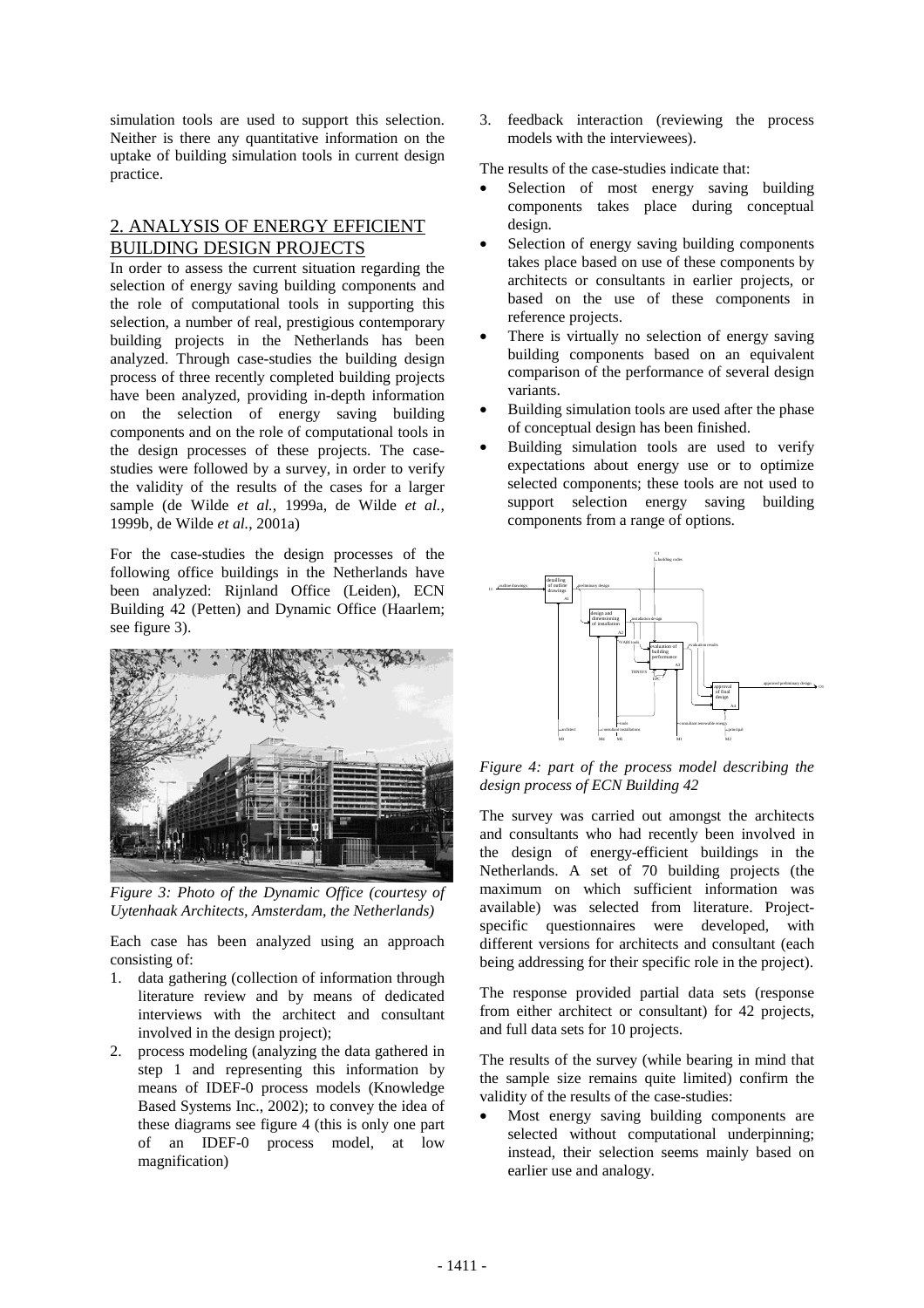• Approximately 80% of all energy saving building components are selected without considering alternatives, which demonstrates that the decision to select a specific component is highly intuitive.

The analysis of energy-efficient building projects demonstrates the need to address both the building design process and computational tools at the same time. As long as selection of energy saving building components takes place in an intuitive manner computational results will have little impact on their selection; on the other hand, unavailability of meaningful computational results at the crucial design decision moment forces the decision-maker to base his choice on intuition.

# 3. ELEMENTS TO IMPROVE THE SELECTION OF ENERGY SAVING BUILDING COMPONENTS

In order to improve the current way of selecting energy saving building components a strategy has been developed to provide computational support for rational design decision-making on this aspect during building design. The strategy addresses both the building design process (the procedure for selection of energy saving building components) and the tools that must support this process (specifically the building performance assessment tools). The ingredients that have been developed as a basis for this strategy will now be presented.

For the procedural part of improving the selection of energy saving building components the building design process has been re-structured, using an applicable body of knowledge from the field of engineering design, especially systems engineering (e.g. Blanchard and Fabrycky, 1998), decision theory (e.g. Keeny and Raiffa, 1993; French, 1993) and design methodology (e.g. Cross, 1994; Roozenburg and Eekels, 1991). Based on these ingredients a procedure for the selection of energy saving building components has been developed that consists of five main steps (de Wilde *et al.*, 2001b):

- 1. Definition of an option space, that identifies which combinations of a given building design with one or more energy saving building components are to be considered. It is noted that in current design projects this option space was found to be almost empty; formal definition of an option space will help the design team to broaden its search.
- 2. Identification of the relevant functions of all design options, in order to find the relevant criteria for the selection. This should guide the team towards rational, multiple-attribute decisions, thereby taking into consideration that

these components not only affect energy efficiency but other performance aspects as well.

- 3. Specification of performance indicators (PI), objectives, requirements and constraints. PIs allow to quantify how well a building design option performs a function. Each PI has a range; in this range, objectives represent goals, requirements represent values that must be realized. PIs that come with requirements are named constraints.
- 4. Prediction of the performance of all design options, for all PIs, through execution of (virtual) experiments. Mostly computational tools are used to predict performance; however, also measurements/monitoring of real buildings or experimental set-ups can be used.
- 5. Evaluation of predicted performance, in which a subjective assessment is made of how well each design option performs each individual function, and where a tradeoff between the performance of different functions can be made as well (for instance by applying an additive utility function).

The steps can be executed in the order as described; however, in real design practice some iteration and concurrency must be accommodated. For a general



roadmap of the procedure, see figure 5.

#### *Figure 5: iteration of the steps of the approach*

For the part of the improving the selection of energy saving building components that deals with support instruments, an analysis has been made of the information that is needed to support the selection of energy saving components according to the procedure. Also, the different types of support instruments that are available, and their capabilities to provide this information have been analyzed.

Within the approach for selection of energy saving building components, five different categories of information are needed: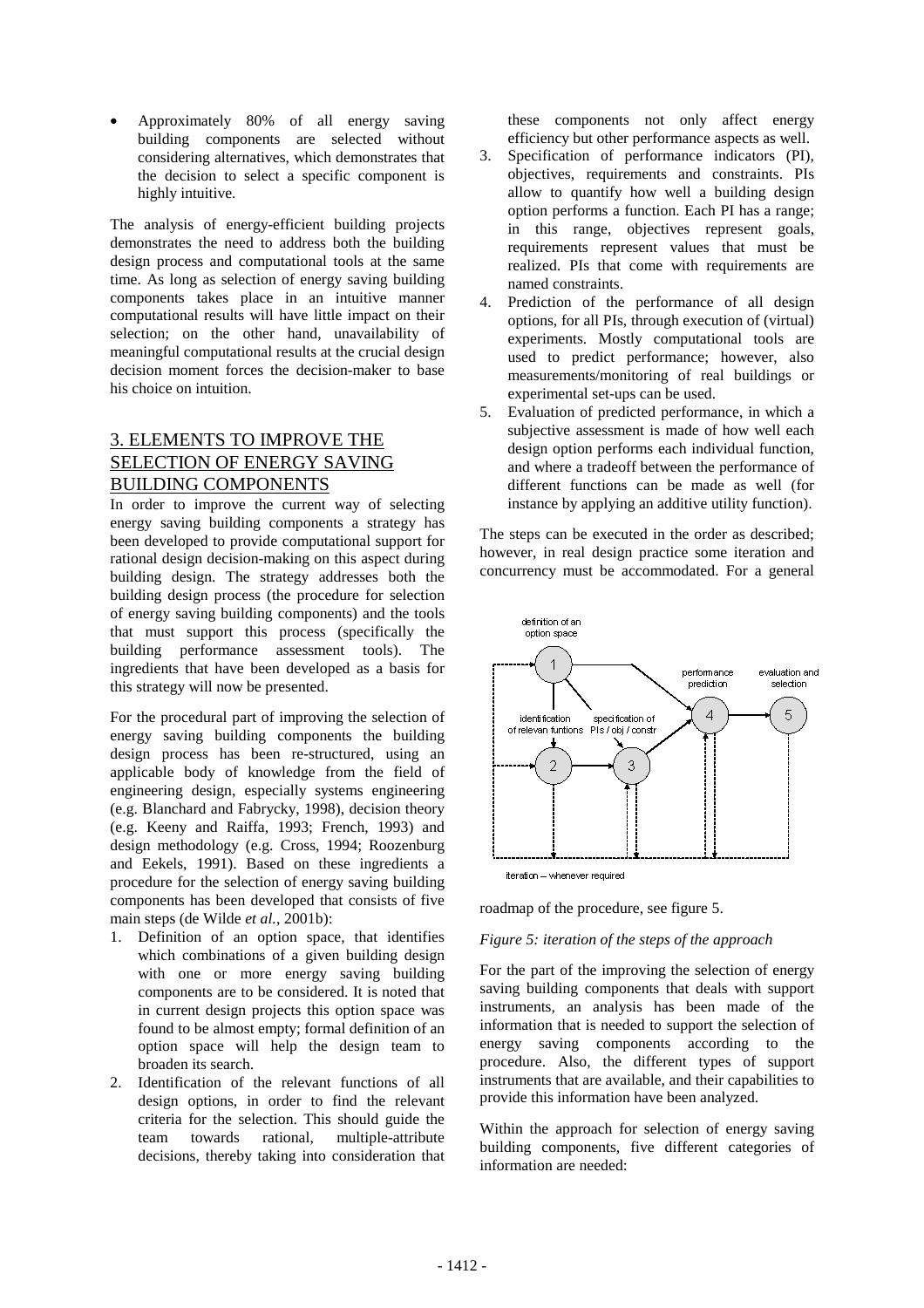- information that describes the (highly variable!) building design that lies at the basis of the selection work;
- information on available energy saving components, and the functions that are associated with those components;
- information on available performance indicators that can be used to quantify fulfillment of the functions:
- *performance information;*
- and information on preferences (weighting factors) that are needed for tradeoff decisions.

Support instruments for dealing with building design information are available in the architectural profession. CAD-systems, project websites, product catalogues etc all help to capture the geometry, material properties and other relevant data on (developing) designs.

Support instruments regarding energy saving building components and their functions are available in the form of handbooks, overviews etc. However, none of these currently appears to provide a complete, indepth overview. Yet since this information is static, it will be easy to develop a database that contains this information.

Information on performance indicators is mainly available in the form of knowledge of experts in the field of building performance assessment. Support instruments in this field are mainly teaching tools and technical reports, allowing new experts to access existing performance metrics. A good overview that presents all available performance indices would be a powerful tool; however, since this again concerns static information, this again can be realized through a simple database-structure.

Support instruments that allow dealing with preferences are available in the form of decision rules and communication systems.

Performance information is the kind of data that is generated using building simulation tools. There are many simulation tools available; however, if these are to be used in a design context they must meet the following requirements

- 1. Tools must accommodate specific, design-driven option spaces.
- 2. Tools must be able to carry out the specific 'virtual experiments' that are relevant for the design decision in question.
- 3. Tools must provide relevant performance information without halting the building design process.
- 4. Tools that are to be used to support the selection of energy saving building components must be applicable during early design stages (feasibility study, conceptual design).

From descriptions of the functionalities of a representative set of tools it has been concluded that building simulation tools like e.g. Capsol, EnergyPlus, ESP-r, IDA-ICE and TRNSYS all meet these requirements, and all mentioned tools are capable of supporting the selection of energy saving building components, on condition that enough time is available for the required specific modeling and simulation efforts.

A number of potential developments have been identified that will help to increase the applicability of building simulation tools to support the selection of energy saving building components:

- existing tools should be analyzed in order make very clear which building design alternatives and performance indicators they can handle, which helps to speed-up the search for a suitable tool;
- further coupling of tools that assess different but related performance aspects (e.g. thermal and airflow tools), including on/off control over the coupling, is needed;
- modules that provide the user with information on accuracy of computational results can be added, in the end allowing accuracy management;
- efforts to improve existing tools on some practical, model-related issues like dealing with more complex geometry, general data formats and idealized HVAC-systems would be beneficial.

Furthermore, the development of 'support environments' (in which building simulation tools as well as other design support instruments can be embedded) is expected to enhance applicability of simulation tools, providing better access to (modular?) tools and models, adding the functionalities product models, common databases, process modeling and management tools, etc., adding functionalities that support the generation of new design alternatives, allowing 'evolving' models that follow the development of the building design, etc.

## 4. DEVELOPMENT OF A STRATEGY FOR THE SELECTION OF ENERGY SAVING BUILDING COMPONENTS

The above-mentioned procedural and tool-related elements have been combined into a strategy to provide computational support during the building design process for rational design decisions regarding the selection of energy saving building components that is the goal of the research project.

The essential elements of the strategy are the following:

• application of one common support environment that provides access to a process modeling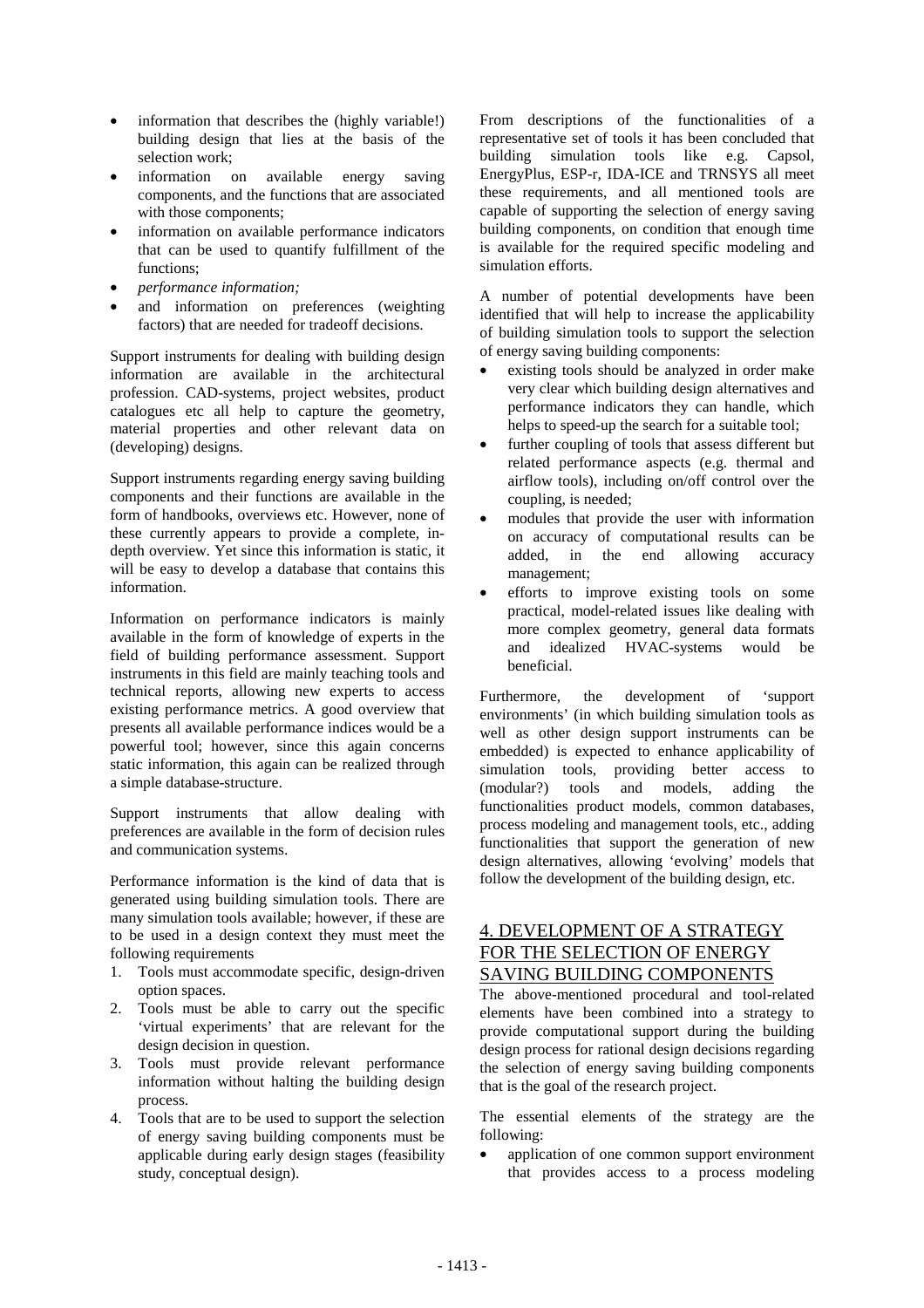facility that helps to enact the approach for performance based selection of energy saving components as described above, and all relevant tools (both simulation tools and other support instruments) that are needed within that process (approach);

- identification of PIs that are relevant for the selection of energy saving building components, and providing links to virtual experiments that are needed to obtain corresponding PI-values;
- embedding of computational tools in the common support environment that can carry out the virtual experiments and return the relevant PI values; where possible, automation of the execution from the virtual experiment from the point where a PI (and thereby the corresponding experiment) is selected;
- addition of all possible other support instruments (databases, product models, decision-making tools etc.) to the support environment that help to carry out the specific steps of the process.

In order to demonstrate the feasibility of the strategy a prototype has been developed; this development took place in the context of an international research project named the Design Analysis Interface (DAI)- Initiative (Augenbroe et al., 2003). The DAI-Initiative was a carried out by Georgia Institute of Technology, Carnegie Mellon University, and University of Pennsylvania, Philadelphia, USA. The first author particapted in this project on behalf of Delft University of Technology, and contributed to all elements.



*Figure 6: schema of the DAI-Workbench*

The main objective of the DAI-Initiative was to develop a first-generation 'workbench' for design analysis interaction that can be configured and managed to respond to specific analysis requests with appropriate user defined analysis scenarios. This workbench consists of four layers that contain repositories and applications that allow to perform all the necessary steps to do an analysis of the performance of building design: a layer that holds relevant design information (both structured and unstructured), a layer containing relevant building analysis models that can be populated from the design information layer, a layer defining the task and process logic involved, and a layer that contains the

performance analysis tools that can be called to actually perform building analysis. See figure 6.

In the DAI-prototype a process model drives the design-analysis interaction on the scenario layer; to convey the flavor, part of a process is depicted in figure 7. Somewhere in the process analysis tasks are encountered. In order to carry out these tasks, predefined analysis models (situated on the model layer) linked to tools (on the tool layer) are called, and these models will be populated with data from the design information layer. For details of the DAI-prototype the reader is referred to dedicated publications on the issue (e.g. Augenbroe et al., 2003).



*Figure 7: a process model in the scenario layer of the DAI-workbench* 

Regarding the selection of energy saving building components the DAI-prototype supports the adherence to the steps of the approach decribed in section 3 of this paper. It contains analysis models that quantify energy efficiency, thermal comfort and daylight autonomy, and which are linked to the simulation tools EnergyPlus and IDEA-L, demonstrating developments in the field of simulation tools and environments as described in section 3.

Thereby the DAI-prototype shows how the elements of the strategy for the selection of energy saving building components can be harnessed into a support environment; however, it must be noted that the DAIprototype is just a proof-of-concept environment which will need substantial additional efforts to become applicable in actual design projects.

Note that support environments like the DAIprototype are intended to support the efforts of design teams, and thereby focus on the more complex buildings (e.g. offices, public buildings). Use of such support systems in simple housing design is less likely.

The strategy and prototype described in this section contribute to integration of building simualtion and buildign design process.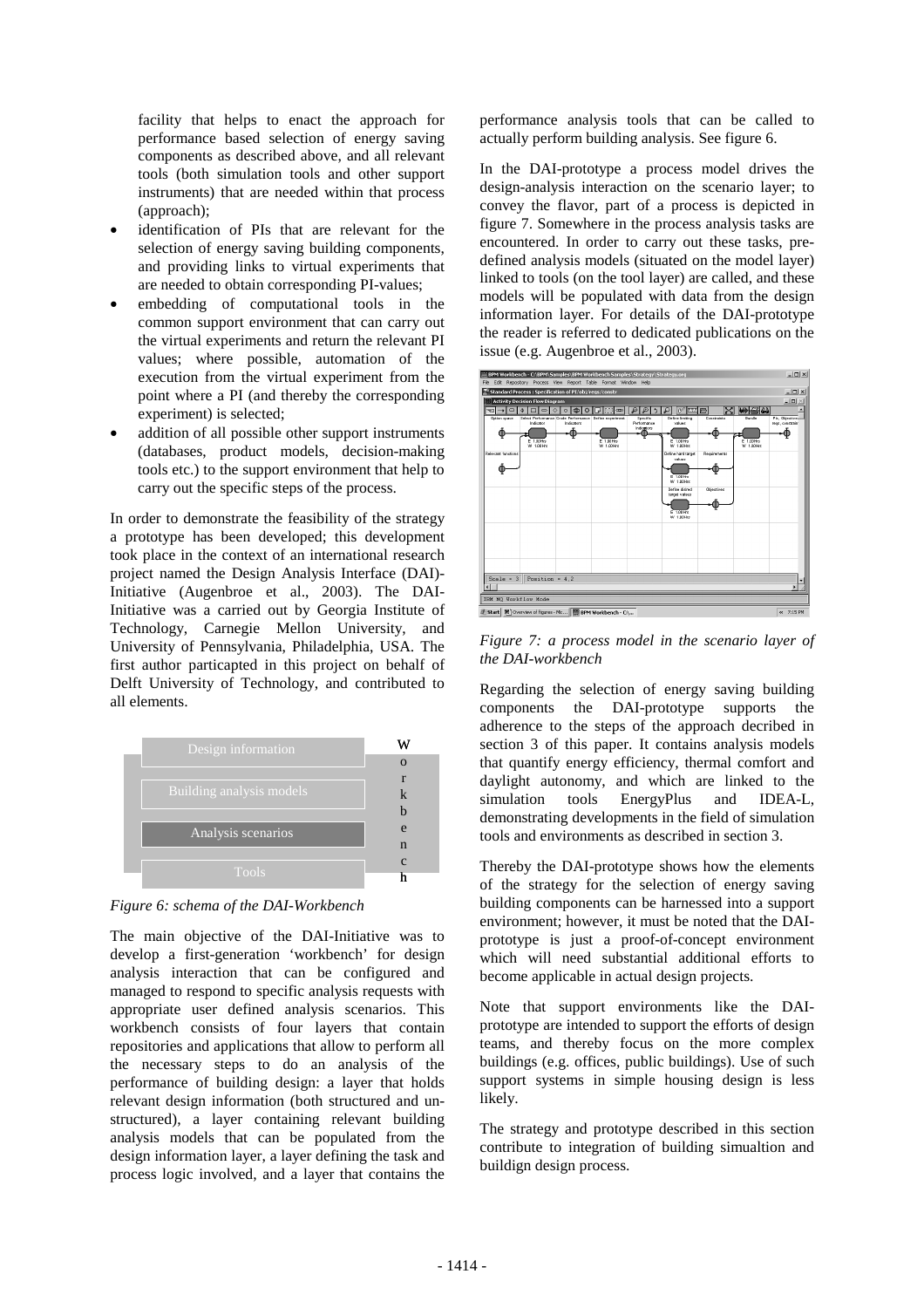By starting from design questions, and linking those design questions to explicit building performance assessments, they allow a design-oriented access to appropriate simulation models and tools.

By maximizing the automation of the steps from design question to performance assessment, problems related to data exchange, time and money are minimized. Human experts remain an essential element in both the strategy and the prototype, but human activities are supported whenever possible.

The development of a strategy and prototype do not yet solve the problem of a possible lack of trust in computational results; however, an increased transparency in analysis working procedures provides a step in this direction.

### 5. CONCLUSIONS

In current design projects energy saving building components are selected using analogy, intuition and simple (heuristics based) decision rules. However, the different building performance aspects (energy efficiency, thermal comfort, daylighting, …) that are influenced by energy saving building components and the complex interactions and mechanisms that interconnect these aspects make the use of multicriteria decision rules preferable. In current projects, computational tools do not play a role impact the selection of energy saving building components, since these tools are used in later phases than those relevant for the selection, and are only used for different purposes (optimization and verification rather than to support choices).

The process of selecting energy saving building components can be improved by applying existing knowledge from engineering design. An approach for this selection, which consists of five main steps (definition of an option space, identification of functions, specification of PIs, performance prediction, and evaluation and selection) has been developed.

Existing building simulation tools have been found to be able to support performance-based selection of energy saving components, but their applicability is limited by the need for user intervention (physical modeling, input generation, post-processing of results). Work on reverse engineering of tools, coupling with on/off control, accuracy control, as well as the embedding of existing tools in dedicated support environments can help improve the applicability

In order to provide computational support during the building design process for rational design decisions regarding the selection of energy saving building components a strategy has been developed. The viability of this strategy has been demonstrated through the development of a proof-of-concept

prototype of a support environment in the DAI-Initiative.

The strategy for selection of energy saving building components, and the DAI-prototype, contribute to integration of building design and building simulation.

# 6. ISSUES FOR FURTHER RESEARCH ON INTEGRATION OF BUILDING

### SIMULATION AND BUILDING DESIGN

The following issues have been identified as being relevant for further research:

- Analysis of the impact of social issues (social interaction, group behavior, politics) on design decision making regarding selection of energy saving building components; investigation of further information which might be obtained from real-time observation rather that retrospective analysis of design processes; and analysis of possible relations between building process and performance of the resulting building designs.
- In-depth analysis of the desired information that design teams would want to have about buildings with energy saving building components, rather than only a theory-based hypothesis on what design teams should consider when selecting one of these components.
- Further reverse engineering of the many building simulation tools in order to identify options spaces and performance aspects covered by these tools, which then can be compared to the needs from a design-perspective point of view.
- Analysis of the impact of the combination of uncertainties in building design (due to partial, incomplete designs etc.) with the uncertainties in building performance assessment (due to modeling, computational procedures etc.)
- Investigation of the possibilities to develop 'evolving' building models that match the development of a building design.
- Exploration of the options to use computational tools as tools to generate building design variants (use as design tools), rather than analyze performance only (use as analysis tools).

#### 7. FINAL REMARKS

The main goal of the research presented in this paper, the development of a strategy to provide computational support during the building design process for rational design decisions regarding the selection of energy saving building components, has been achieved. The elements of the strategy have been described; a prototype support environment shows how the strategy can be harnessed in a support environment that supports interaction between building design and building simulation. The novel